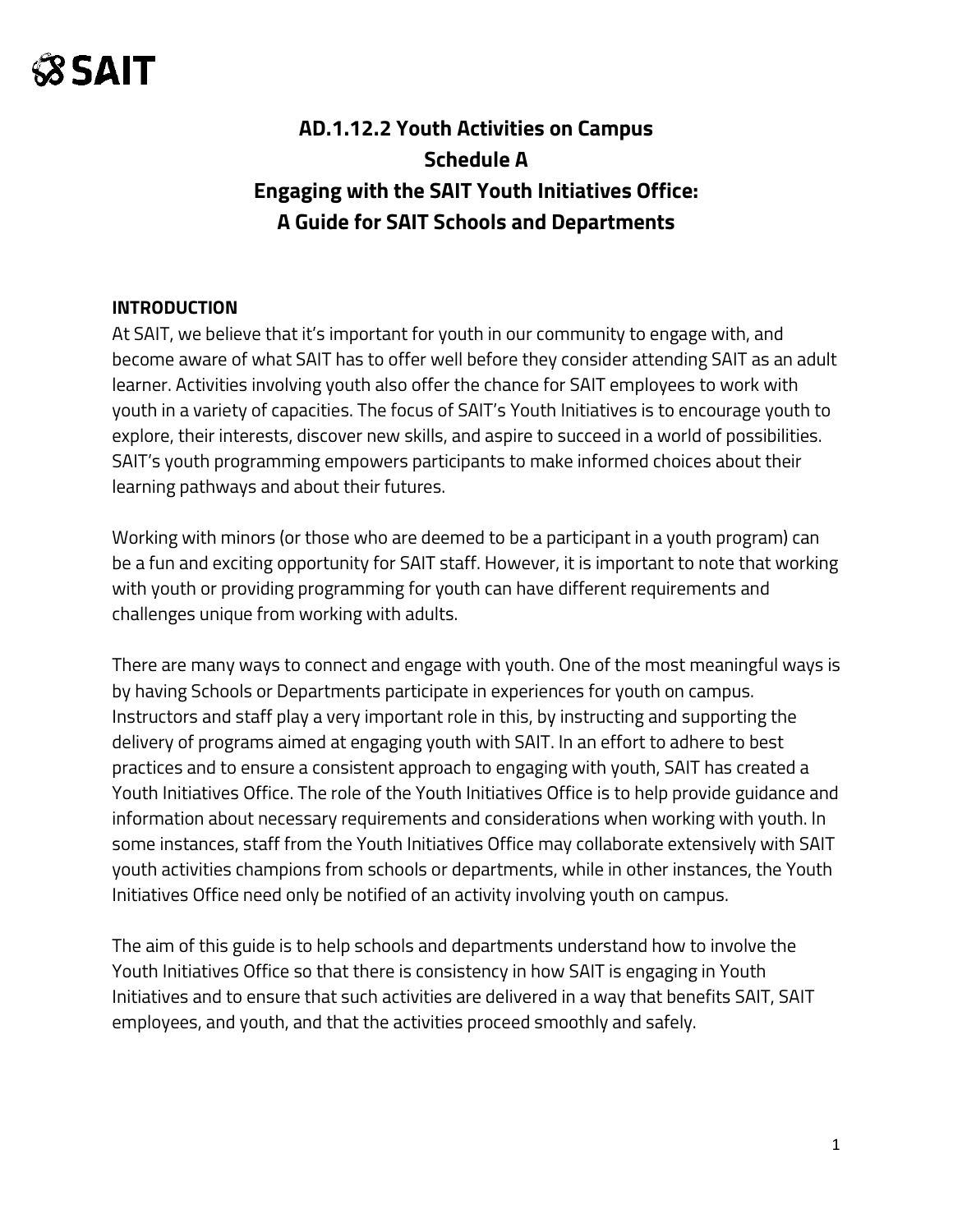### **1. Determining the type of Youth Activity on Campus**

SAIT offers many different types of youth activities on campus, including Registered Programs, Non-Registered Programs, SAIT Events, and Non-SAIT Events. The different types of Youth Initiatives can range in duration from year-long, for-credit academic programs, to field trips or events that take place over the duration of a few hours. In some instances, external organizations or groups may be involved in an activity involving youth on campus.

The Project Manager, Strategic Youth Initiatives and Youth Advisory Committee is responsible for determining, based on the details provided in the Decision Support Package (DSP), the category of youth initiative that is being proposed.

### **2. Getting Approval**

### **(a) The Decision Support Package**

A Decision Support Package (DSP) must be developed and approved for all youth activities on campus involving SAIT or SAIT personnel. Whomever is the internal department youth activities champion for the proposed youth activity is responsible for preparing the initial draft of the DSP, using the youth activities DSP template that has been developed (see Schedule E). DSPs can be prepared and then presented to the Youth Advisory Committee (the YAC) on an ongoing basis, so that approvals are in place as early as possible in advance of the commencement of the youth activity. Once submitted, the Youth Advisory Committee will review and, based on the information provided, will determine the type of youth initiative that is being proposed. The type of youth activity will determine how much ongoing involvement will be required by the Youth Initiatives Office.

It is important to have a detailed, thorough and organized Decision Support Package, as it becomes the framework for the youth activity and helps to avoid delays associated with the approval process. One of the most important sections of the DSP relates to risk, both in terms of assessing and managing risk.

Please be aware of the following:

1. Depending on the nature of the youth activity, waiver forms may be required for all participants. The Youth Initiatives Office will provide guidance as to the waiver form requirements based on the nature of the activity.

2. For risk management purposes, all activities involving youth typically require a staff-toyouth-ratio of a minimum of 1:10. This may vary based on the nature of the youth activity (for example, a dual-credit class may have a higher ratio of students to instructor). The Youth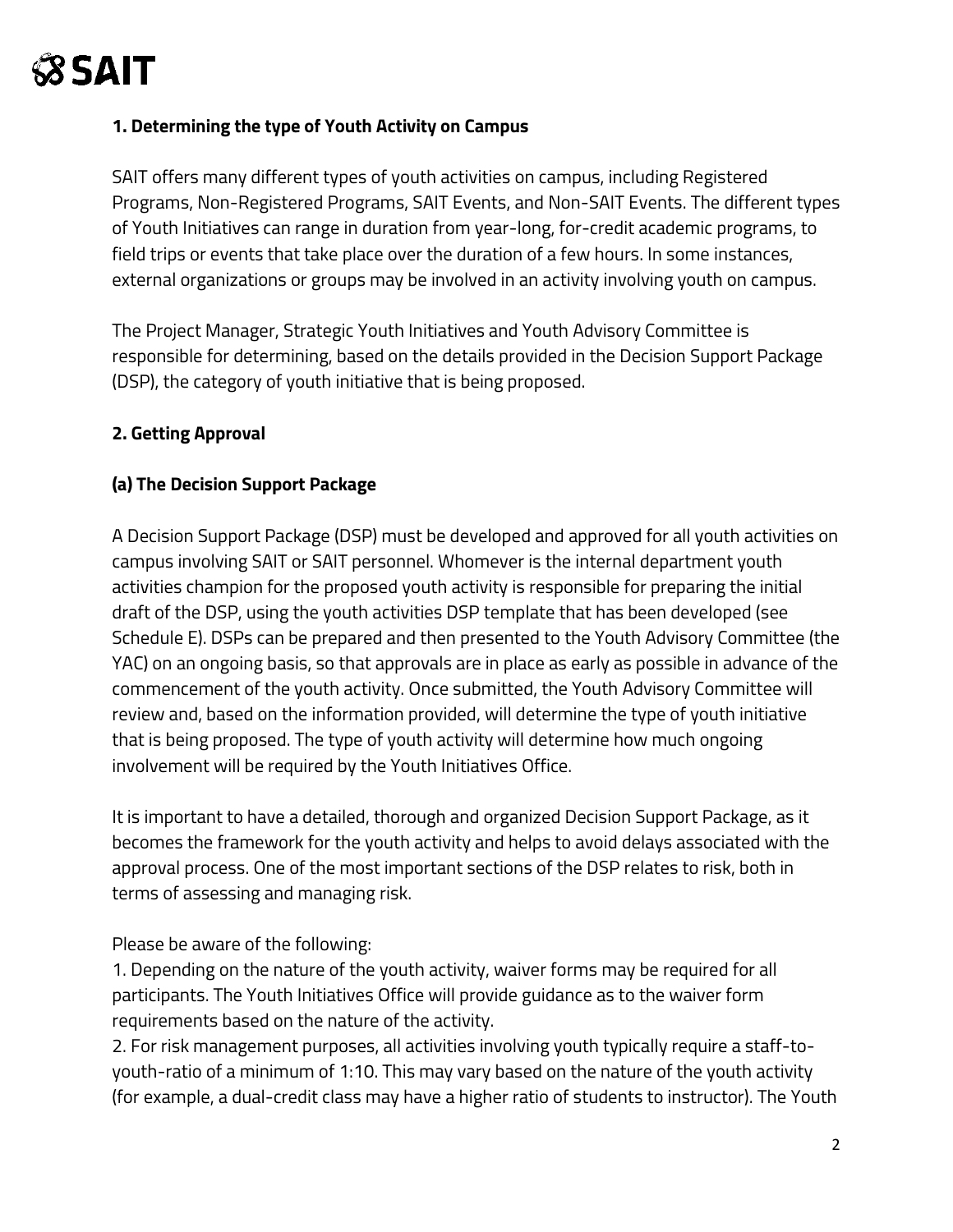

Initiatives Office will provide guidance on this matter.

#### **(b) Approval Process**

- A SAIT staff, School, or department wishing to propose or be involved in an activity involving youth, must prepare and submit a DSP. The Project Manager, Strategic Youth Initiatives, will review the DSP and will work with the school to make revisions to it.
- The Project Manager, Strategic Youth Initiatives, will circulate the finalized DSP to the Youth Advisory Committee for review and feedback. This committee includes representatives from schools/departments, including those who work directly with, or are familiar with, working with youth in a variety of programs, SAIT's Insurance Coordinator (specifically in relation to risk management and insurance issues), and a member of the Office of the VP Academic.
- The identified Youth Activities Champion (or designate) presents an overview of the DSP to the Youth Advisory Committee at the Committee's meeting, and addresses any questions or concerns that the Committee raises.
- The Youth Advisory Committee provides a recommendation to the Associate Vice President, Learner Services.
- The Associate Vice President, Learner Services reviews the recommendation and the DSP, and make the final approval decision for all youth activities on campus.

#### **(c) What does the Youth Advisory Committee consider when reviewing the DSP?**

The Youth Initiatives Advisory Committee focuses on (but is not limited to) the following items:

- **Strategic Alignment:** How does the proposed youth initiative fit within the Youth Initiatives Strategy? How does it align with the goals of the Education Plan and with SAIT's strategic goals?
- **Financial Considerations**: Youth activities on campus need to realistically fall within a School's/department's budget. The role of the Youth Initiatives Office is not to fund all activities involving youth. The Youth Advisory Committee will look at the proposed expenses for each activity. Is the total cost prohibitive for school boards? Will the cost prevent youth or their families from participating? How will the accompanying SAIT staff's expenses be covered? Who will pay for personal protective equipment (if applicable) for participants? Who will pay for materials/supplies? Will the participants be able to keep what they have made?
- **Sustainability:** How will the proposed youth activity be sustained? Is it meant to be a one-time only activity?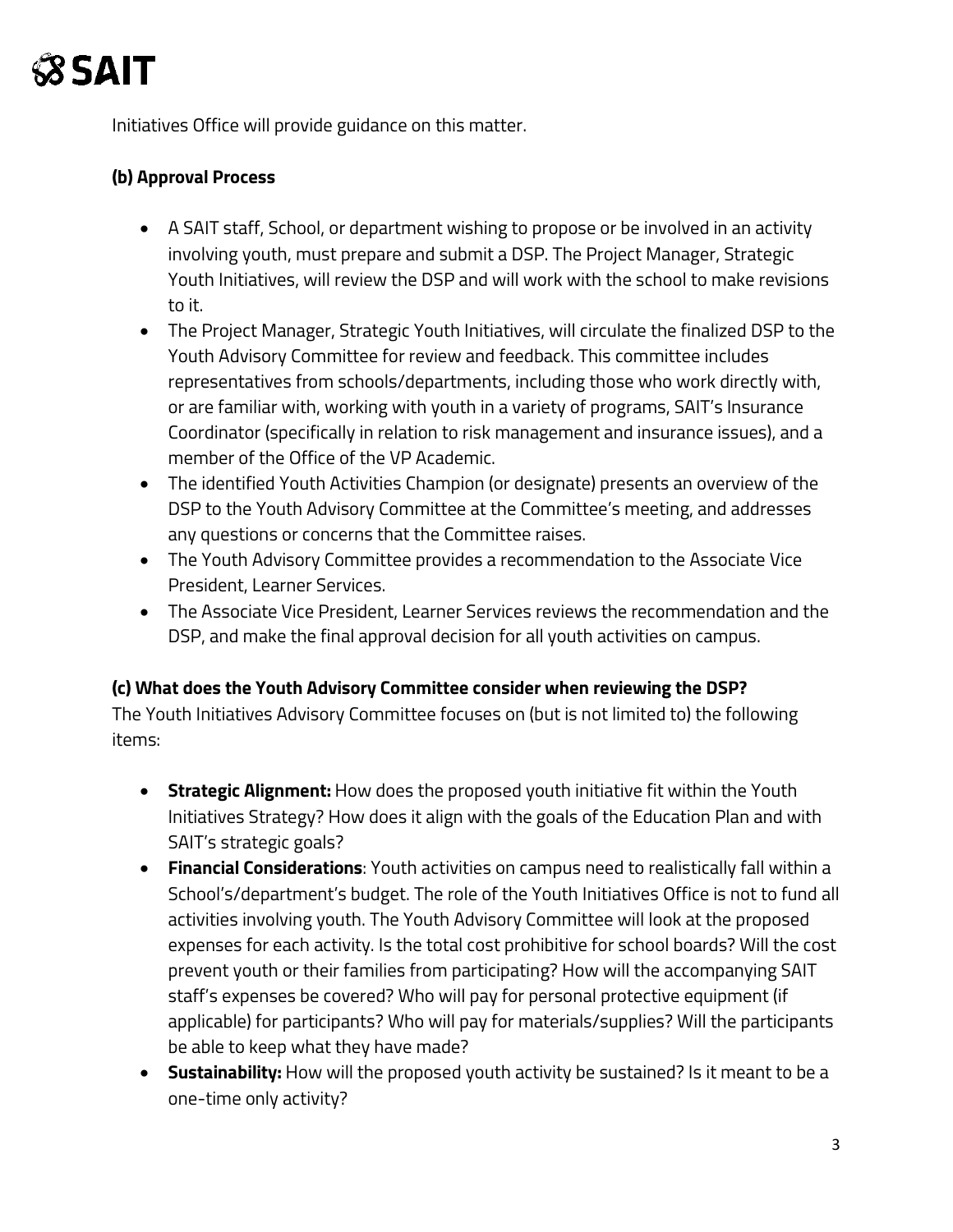- **Risk:** To what degree will participants be at risk of while participating in the youth activity? Are these risks manageable? How will these risks be mitigated? What other risks need to be considered in approving this program? How will emergency situations be handled?
- **Logistics**: What are the transportation arrangements to, from, and during the youth activities? How will youth participants get to SAIT campus? Who will greet and direct youth to their classroom or lab once they arrive on campus? How will personal protective equipment (if applicable) be accounted for? How will photo consent and waiver forms be provided in advance to parents/guardians of participants? Who will be communicating with parents/guardians? Who will be responsible for signing contracts (if applicable)? How will participants be selected or informed about the program? How will participants be selected to participate in the program?

#### **3. Preparing for a Youth Activity on Campus: who does what?**

Though not exhaustive, the following is meant to provide some guidance about the roles and responsibilities of the various stakeholders involved in a youth activity on campus.

### **(a) School, Academic Program, or Department:**

- **Logistical Arrangements:** Depending on the nature of the youth activity**,** logistical arrangements may be responsibility of the organizing school or department or may include collaboration with the Youth Initiatives Office. Such information will be determined by the details presented in the DSP and will be communicated to the SAIT Activities Champion, pending DSP approval.
- **Academic Content:** The school (academic program) is responsible for the academic content of the youth activity and all related academic matters.
- **Creation of a Course Registration Number/Curriculog Proposals:** For insurance and risk management purposes, some youth activities at SAIT must be attached to a course and CRN in which the youth participants must be registered, regardless of whether or not the youth participants are getting credit for the youth activity. It is the responsibility of the SAIT youth activities champion to work within their school/department to set-up the CRNs and to complete and submit any required Curriculog proposals.
- **Financial Obligations:** Costs associated with the youth activity are the responsibility of the school/department. Expenses related to such items as instruction, supplies, personal protective equipment, or food, for example, must be budgeted for and agreed to by the school/department prior to the youth activity taking place.
- **Risk Identification and Mitigation:** the youth activities champion, in collaboration with the stakeholders in their school/department need to ensure that have identified potential risks associated with the youth activity and that they have taken steps to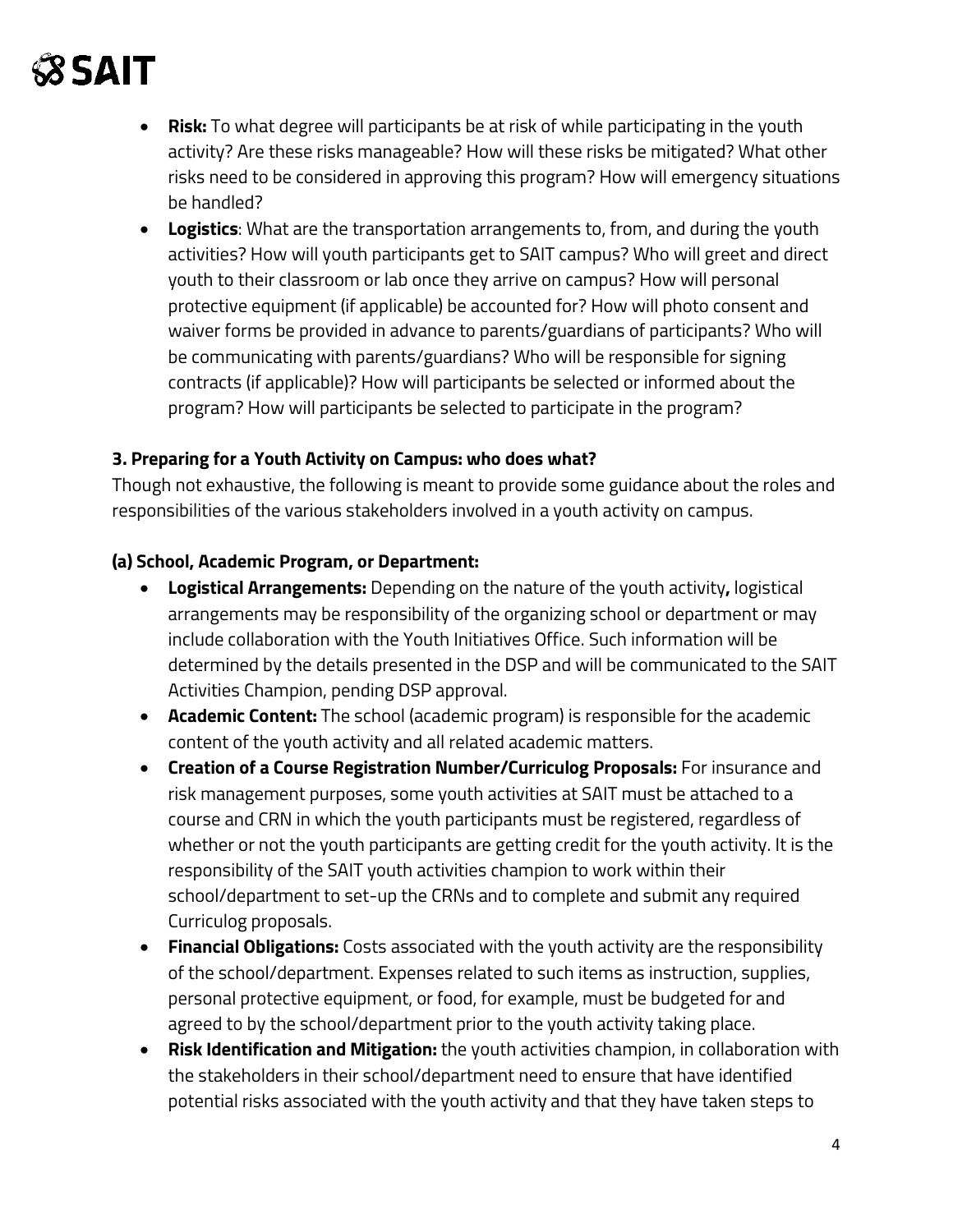

mitigate such risks.

- **Collection of Information:** Depending on the nature of the youth activity, waiver forms may be required. Waiver forms must be completed and signed by a parent/legal guardian of any youth participants of the activity. The waiver forms are then to be collected by the youth activities champion for that particular youth activity and submitted to the Youth Initiatives Office. The Youth Initiatives Office will be responsible for ensuring the safe storage and appropriate record-keeping of the waiver forms. Refer to Schedule D to determine for which type of youth activities wavier forms are required. The Youth Initiatives Office can provide the correct waiver form is one is so required.
- **Necessary supervision of youth during the activity:** depending on the nature of the youth activity, the school/department may be required to ensure the required supervision is provided during the youth activity. The youth initiatives office can help support in determining the necessary supervision requirements based on the type of youth activity.

### **(b) Youth Initiatives Office:**

- **Provide support for Youth Activities on Campus:** The youth initiatives office is responsible for on SAIT's behalf for coordinating youth activities on the SAIT campus and for providing support and guidance to schools/departments about youth activities. Schools/departments and youth activities champions are able to consult with the youth initiatives office about matters related to youth activities or questions about the decision support package.
- **Provide necessary program registration or waiver forms:** due to the nature of some youth activities on campus, registration or waiver forms may be required for youth participants. The youth initiatives office will help to determine the necessary forms required and will provide the forms to the school/department youth activities champion. The youth initiatives office will also store any of the completed and signed waiver forms in compliance with SAIT's Records Management policy (AD.3.2).
- **Provide support for emergency response processes:** the youth initiatives office will collaborate with stakeholders to determine appropriate emergency response processes particular to working with youth. Emergency response processes will be shared with the youth activities champion prior to a youth activity taking place. The youth initiatives office will inform SAIT security of a youth activity occurring at SAIT.
- **Act as a liaison between external program stakeholders:** depending on the nature of the youth activity, in some instances the youth initiatives office will act as the liaison between external program stakeholders (such as school board personnel) and the youth activities champion, and between parents/ legal guardians and the youth activities champion.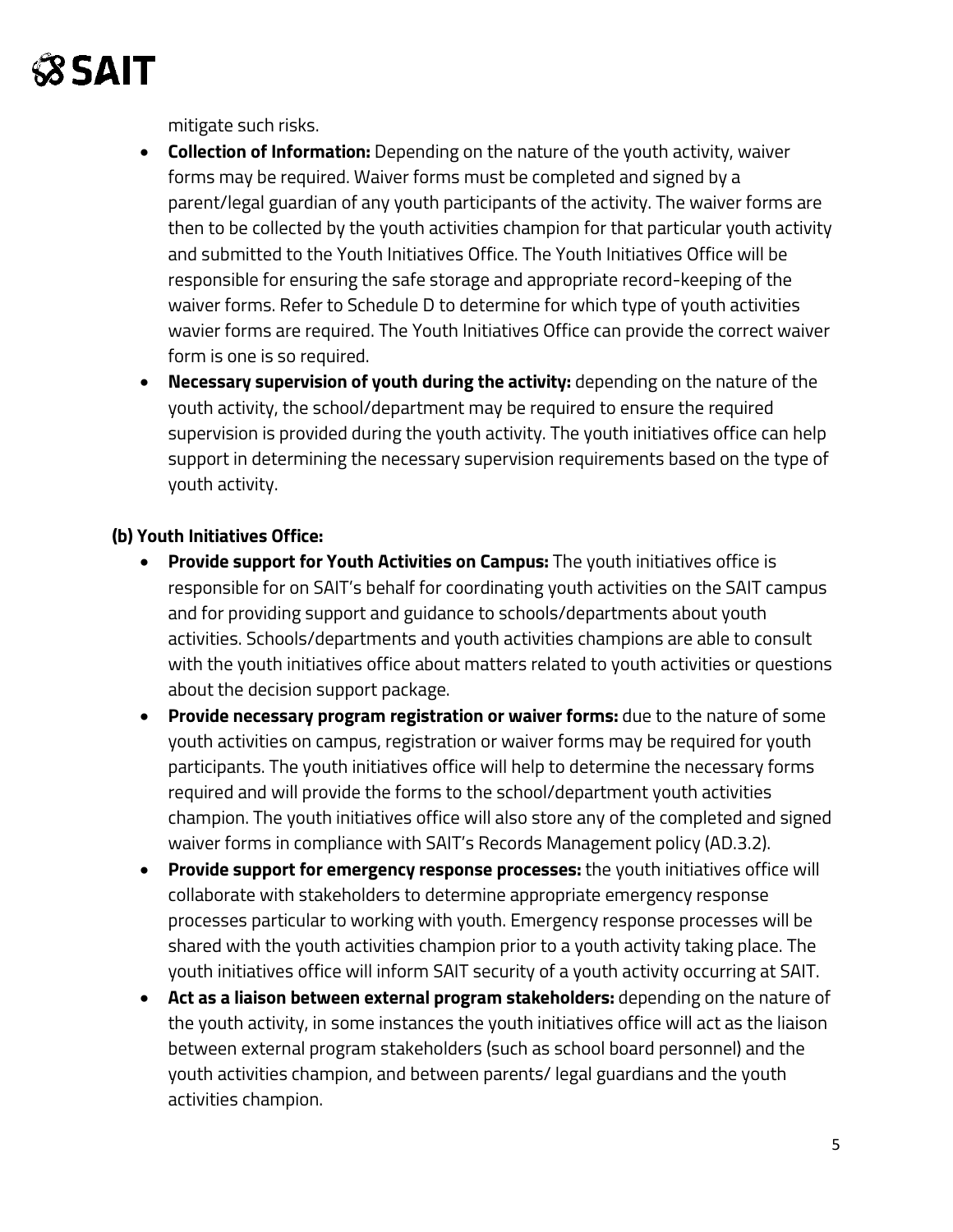• **Provide onboarding and training to employees involved in delivering youth activities:** Depending on the nature of the youth activity, the Employee Services Department and the Youth Initiatives Office will provide mandatory staff onboarding and training to all employees involved in delivering the program to participants. The Youth Initiatives Office, in collaboration with the youth activities champion, will ensure that this training is relevant to the needs of the audience and to the program.

### **(c) Youth Participants:**

Youth participants involved in a youth activity on campus are responsible for the following:

- Adhering to all SAIT policies and procedures while on campus.
- Ensuring they and their parents/legal guardians are aware of what the activity entails and are prepared to participate in the activity.
- Ensure all required documentation (when applicable) has been provided prior to the commencement of the youth activity.

### **(d) Accompanying/Participating SAIT staff:**

All accompanying/participating SAIT staff are responsible for the following:

- Familiarity with the requirements of working with youth, especially their legal obligation to report any disclosed or suspected cases of abuse.
- Know and understand best practices related to working with youth (for example, avoiding one-on-one situations, not hugging or touching youth, not sharing phone numbers or social media information with youth, etc.).
- Complete a police information check with vulnerable sector search.
- Know and understand the risks associated with the youth activity and how to mitigate the risks.
- Know and understand all emergency response processes, especially as they relate to having youth on campus.
- Know and understand all SAIT policies and procedures, especially those relevant to working with youth on campus.

Before deciding to participate, SAIT staff should also ask themselves the following questions, as the success of a youth activity relies heavily on the enthusiasm and preparation of the accompanying/participating staff:

- Why do you want to lead/participate in a youth activity on campus? What interests you about it? What is motivating you?
- Are you prepared for working with youth? Do you have a desire to work with the particular age group of the activity?
- Do you understand there are differences when working with youth on campus than with adults and that there are different requirements when doing so?